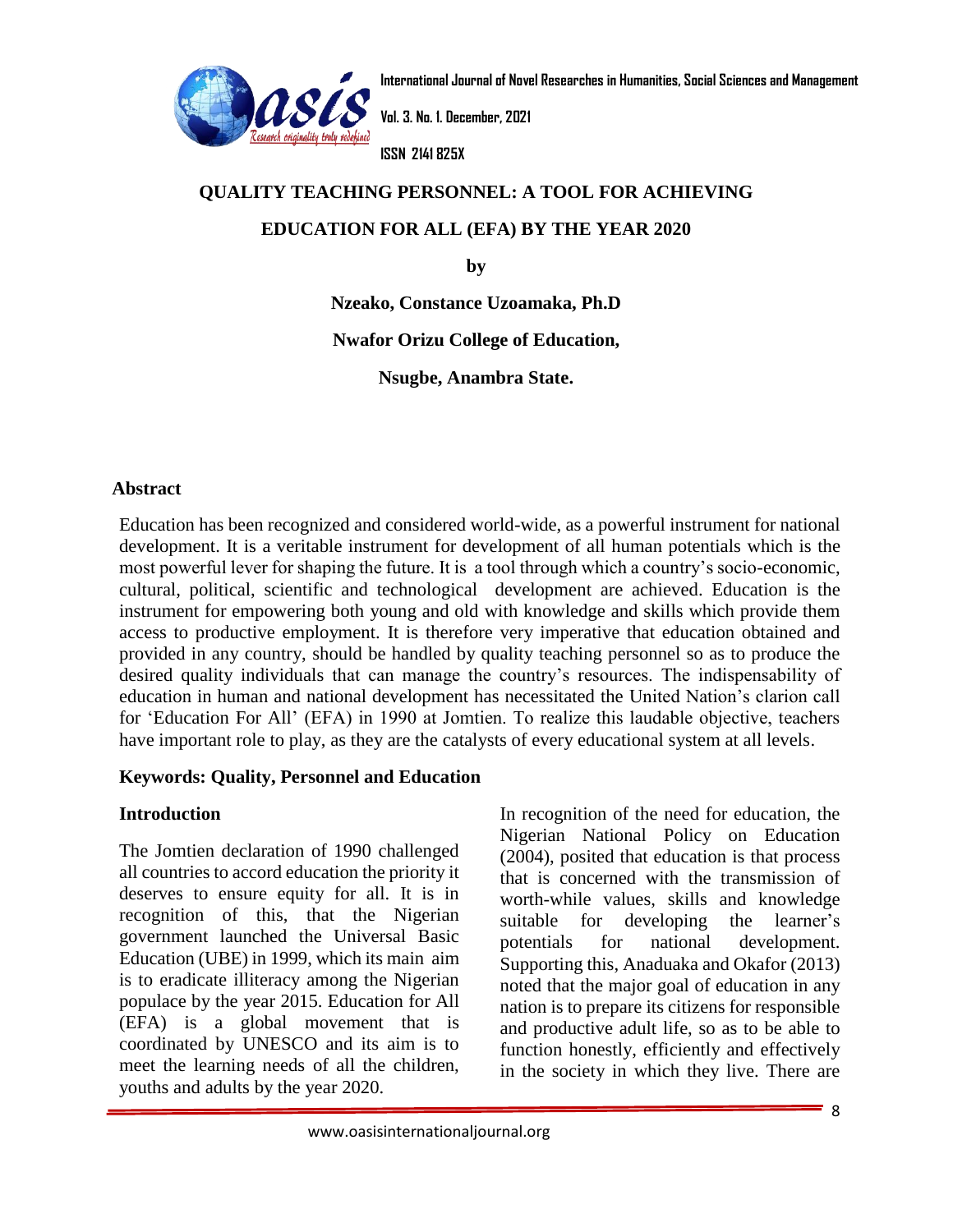therefore people whose duty it is to implement that.

The position of teachers in achieving goals in any educational system cannot be overemphasized. It is the teacher that translates educational policies into actions. The curriculum and syllabus are not worth than the paper on which they are written without the teacher, whose duty it is to translate the content into action to achieve the desired goals. This implies that the best curriculum can be destroyed by poor quality teaching personnel, while worst curriculum could be made useful and productive by highly qualified teachers.

Teachers are the central nervous system in every educational ventures and this is further underscored by the fact that, just as no country can rise above the level of its educational system, no system of education can rise above the quality of its teachers (UNESCO,2005). Teachers are therefore educational engineers and technicians that make things happen in the field of education. Although, in some developed countries such as American, Britain, Japan, France among others, there may be close substitutes for teachers' role in form of teaching machines with programmed instructions. Nonetheless, in the developing countries like Nigeria, teachers remain the sole managers of knowledge (Lassa, 2000).

In his own contribution, Ipaye (2000) posited that despite the rapid advancement in technology, the use of computer in education and the various applications of the Information Technology (IT) in education, the teacher in any part of the world and at any level of education system, is still not replaceable. It is therefore very imperative that quality teaching personnel are needed to achieve quality and functional Education For All by the year 2020.

# **The Role of Quality Teaching Personnel in Achieving Education For All**

The concept 'quality' means standard or excellence. Quality is a distinguishing attribute of a thing, hence quality teaching personnel refers to standard teaching staff, that will enhance the desired and optimum outputs in education. The Jomtien declaration on Education For All is a welcome development, as it addresses basic education for all and also provides a policy direction for all the participating countries to achieve a properly defined benchmark by the year 2020, in providing Education For All – children, youths and adults. According to UNESCO (2002) access to education enables people to participate fully in the economy of the nation and be able to contribute to the nation's development.

However, this laudable intensions by the United Nations cannot be achieved if the right teaching personnel are not employed to handle what goes on in the classroom. Contributing on this, Sabott (2013) opined that it is a wide variety of skills and techniques which experienced teachers use that help to keep the students organized and focused on tasks that are academically productive during class session. In a well managed classroom therefore, students/pupils are engaged intellectually, emotionally, physically, socially and culturally.

In its training manual on Cluster Teacher Professional Development Programme, the Universal Basic Education Commission (2013), posited that, for teaching and learning to be effective, a great deal of creativity/innovation becomes necessary. Creativity is described as an innovation, patent right and independent thoughts. Hence creative teaching is self-developing teaching and techniques which encourages independence of the learner, self exploration and self discovery of the learner both in and outside the school system. The teacher therefore, is at the centre of classroom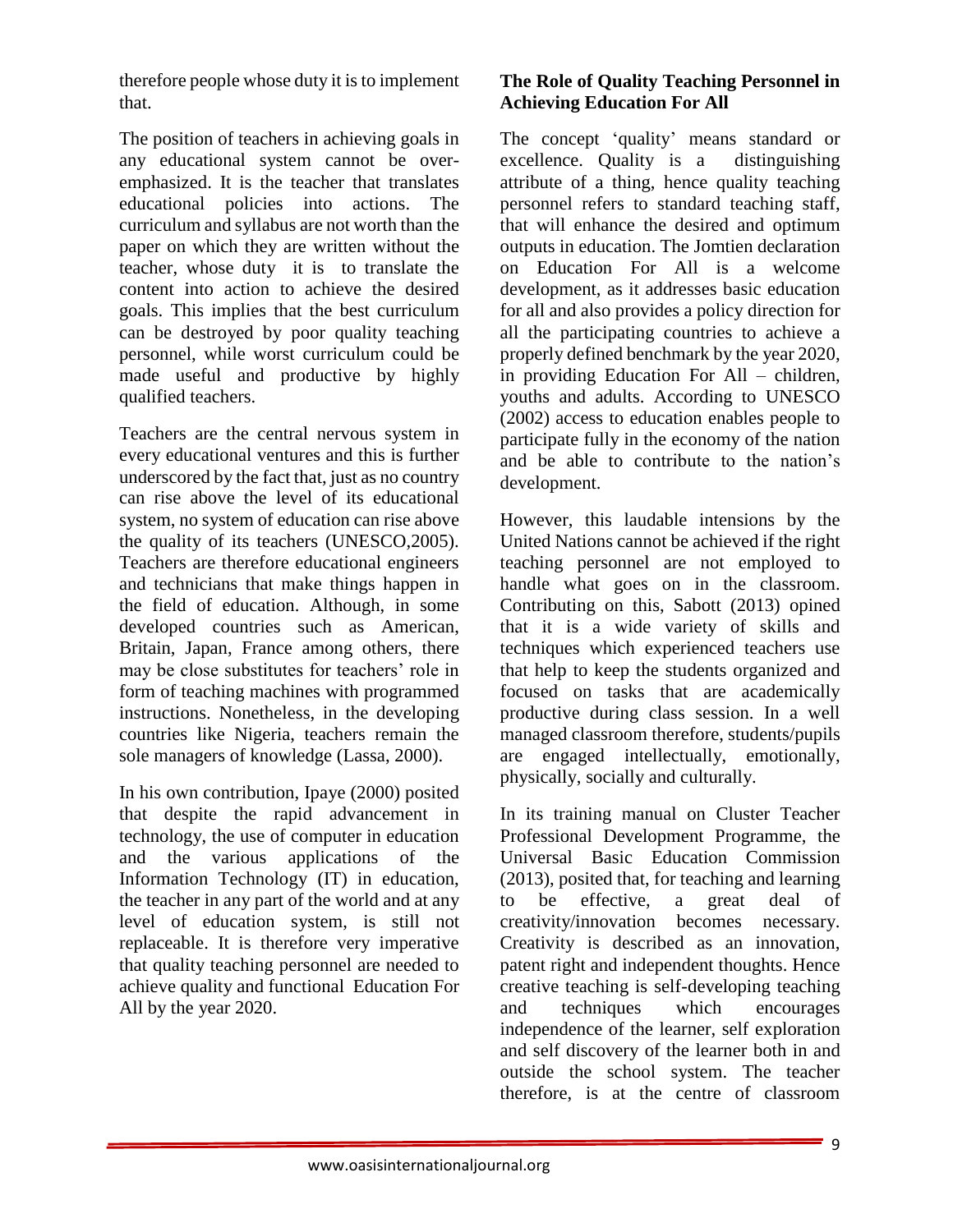management, hence his management and teaching techniques are very vital in achieving success in the business of teaching and learning.

The quality of the teacher is of paramount importance in achieving effective and efficient learning outcome in the recipients of education. For meaningful achievements to be made, government should endeavour to employ and maintain qualified/quality teachers. Most often, laudable educational programmes fail to make landmark because of government inability to consider salient factors that will enhance success in the system. Regrettably, in spite of the prominent position teachers occupy in the business of teaching and learning, government tends to disregard them. Little or no attention is given to their welfare and this often brings about apathy on the part of the teachers, which invariably hampers realization of goal, as mediocres are sometime employed to handle these children.

There is no gain-saying the fact that the destiny of any nation is shaped in the classroom and it is the teacher who is the instrument in moulding that destiny (Ipaye, 2002). The teacher impacts and helps the learner to acquire knowledge and skills that will enable them function in the society. The professional competent teacher motivates the children to learn by helping them develop interest in the teaching and learning process. A competent teacher uses instructional materials to teach his learners to enable them understand the lesson better. Ema and Ajayi, (2004) posited that, without the teacher who is knowledgeable, instructional materials cannot create change and progress. According to them, the only time instructional materials begin to make impact in the c children is when the teacher begins to make use of them and allow them to take over their values.

A competent teacher manages the class so well, he knows how best to control the students/pupils deviant behaviour which otherwise will disrupt teaching and learning process. He illustrates his lesson, asks questions, holds discussions with the students, summarizes and evaluates his lesson in such a way that will enhance better and effective learning. The teacher also gives counselling services to the learners and this helps them in their career choices, and problem solving. All these help in achieving educational goals and making Education For All a reality.

It is very important to note at this juncture, that whether primary, secondary or university level, the teacher is and will continue to be, both a major indicator as well as the major determinant of quality education. The importance of the teacher in any educational venture can therefore not to be underestimated. Stressing on the importance of teachers in achieving national development, Ezewu(1999:9)posited:

> "An important sign of longrange health of a nation is the spirit and quality of its teachers. There is no substitute for teachers who are dedicated to their nation… the future of the nation rests in the hands of teachers for the qualities they possess today will inevitably be reflected in the citizens of tomorrow".

No nation in the world can do without teachers. Since teachers play important role in enhancing national development, it becomes imperative that government should put in place all the necessary machinery that will enhance efficiency and effectiveness in education industry. Government should sponsor seminars, workshops, conferences among others for teachers, to enable them update their knowledge and skills. Unfortunately, government seems to have fallen short of her expectations in these regards. The consequence therefore is apathy on the part of the teachers in their discharge of duties.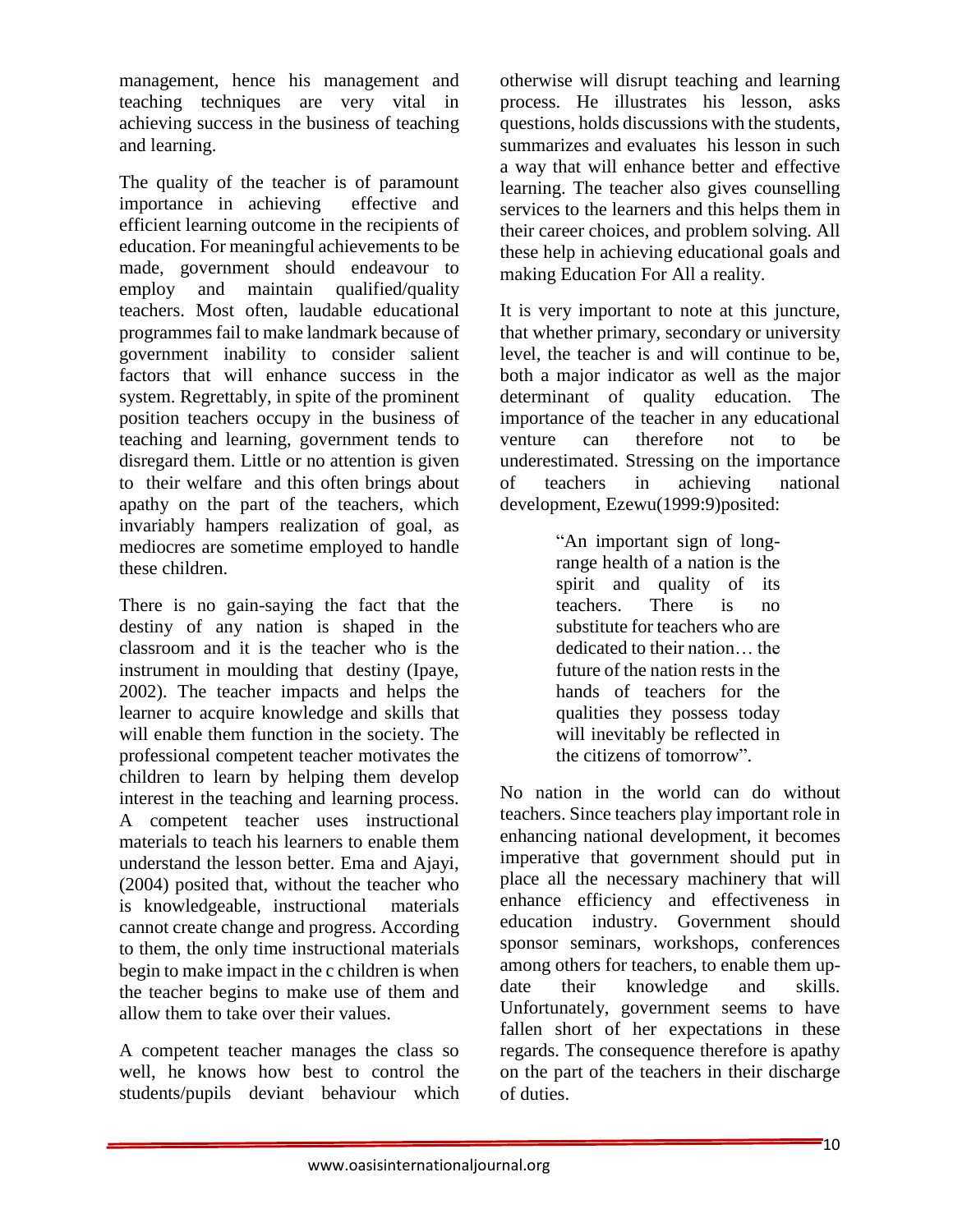There is no doubt that teachers are the focal point in achieving Education for All by the year 2020, because of the important role they play in the teaching and learning process. This suggests that government should take necessary measures to ensure that the right caliber of teachers are employed and maintained, in order to achieve the expected goal. If the teachers are not well cared for /motivated, the tendency is that apathy will set in and this definitely will negate actualization of educational goals.

#### **Identified Teachers' Apathy to Teaching and Learning Process:**

Teachers' Apathy can take the following forms:

- 1. Lateness to work.
- 2. Inability to conduct the Continuous Assessment tests for the children.
- 3. Non-marking of scripts and recording students' marks.
- 4. Inability to plan and write lesson notes.
- 5. Failure to teach the students at the appropriate time.
- 6. Unwilling to use instructional materials in the teaching/learning process.
- 7. Staying in the staff room when the teacher is expected to be in the class teaching.
- 8. Hawking during school hours.
- 9. Unwilling to attend to the students' problems (counselling services).

10. Leaving the school without permission.

11. Clocking in early and leaving before the official closing hour among others.

All these have obvious consequences on the learners and if left to continue, will definitely negate actualization of the goals of Education for All by the year 2020 as estimated by the United Nations.

#### **Factors Responsible for Teachers' Apathy to Teaching:**

Many scholars have tried to identify some of the causes of apathy among teachers. Ipaye (2002) enumerated the following as the major causes of apathy among teachers:

- 1. Lack of regular promotion: Promotion is considered as one of the motivational factors that make workers perform, teachers not an exception. It helps to boost the morale of teachers and ginger them to put in their best. Lack of promotion therefore, may lead to low morale and frustration, which invariably affects performance.
- 2. Poor working conditions: When the conditions of services of any workforce are not pleasing to them, performance is affected. According to Ipaye (2002), teachers endure poor work conditions all over the country. Their pay, allowances and over all remunerations are poor. Teachers' monthly take home salaries and allowances are poor and unattractive worse still, are those in private institutions. Some allowances that were formerly paid to teachers, such as science allowance, house-master allowance among others, seem to have been stopped. Teachers' welfare package is nothing to write home about when compared to their contemporaries in other government parastatals. All these dampen interests and the zeal to work.
- 3. Lack of opportunities for professional advancement: Teachers show interest in staff development programme such as workshops, seminar, conferences among others, and when all these are not forthcoming apathy sets in.
- 4. Lack of professionalization of teaching in Nigeria: Teaching has not assumed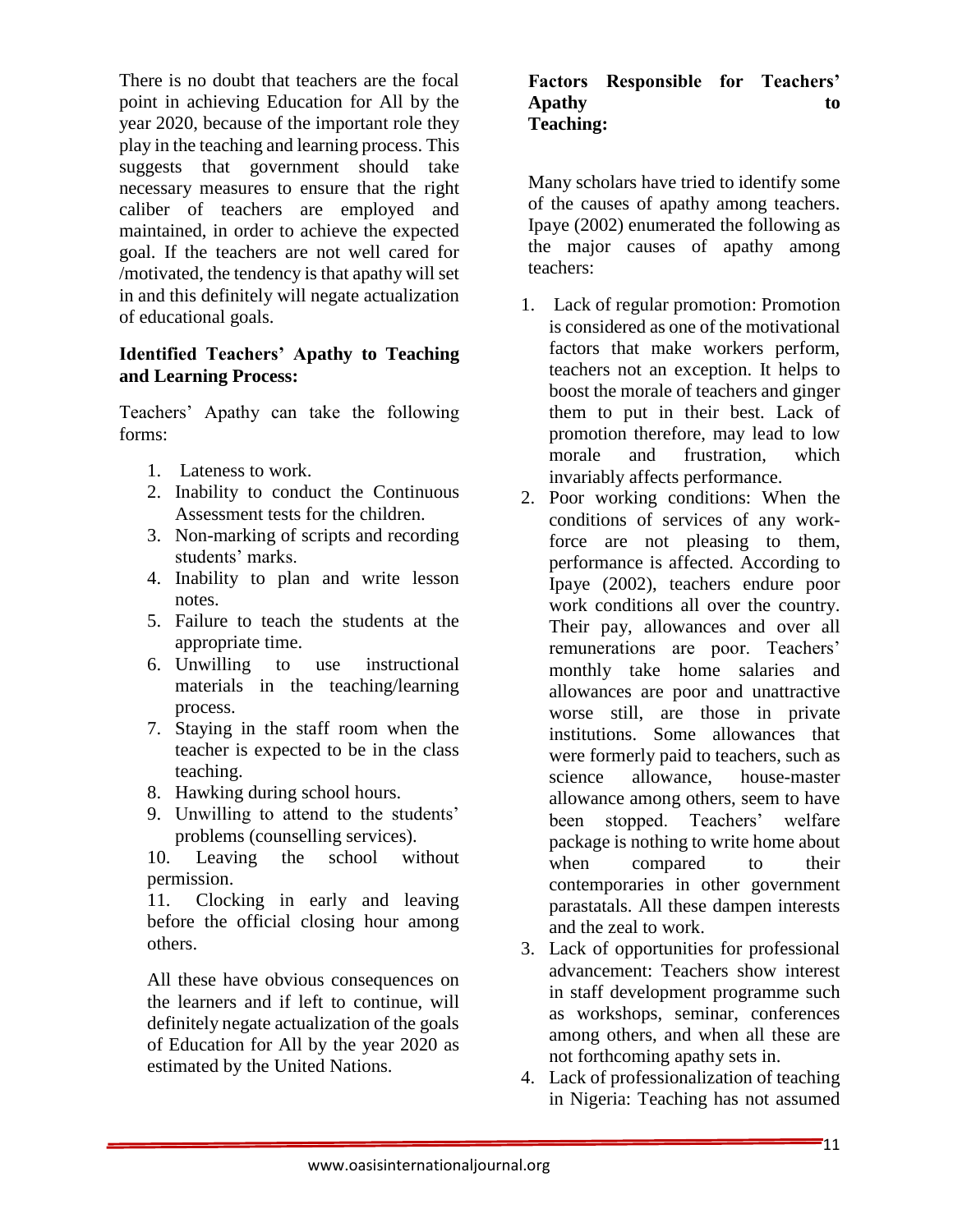its rightful position and status in Nigeria, unlike the medical, legal and other allied professions. Despite the clamour for professionalization of teaching, there are many untrained and unqualified teachers in the school system today especially, in the privateowned institutions. This crop of people go into teaching as a last resort in the absence of any other jobs. The author therefore maintains that, as long as teaching remains so largely in the hands of unqualified and untrained teachers, as long as teachers move from teaching to functionary jobs in government or industries, the image of teaching as a true reward for individual life and a truly significant life of social service, will remain blurred (Ipaye2002:190). Teachers, according to him will continue to show apathy as long as teaching remains unprofessionalized.

- 5. Poor conditions of infrastructure in the rural areas: Most schools in Nigeria are located in very remote and rural areas where social amenities such as electricity, potable water supply, good roads, relaxation centres, hospitals and recreational facilities are lacking. Most roads in the rural areas are not motorable and teachers have to trek long distances or employ the services of motorcyclists (Okada) to get to their duty posts. The author maintains that until adequate infrastructural facilities are put in place in the rural areas, teachers will continue to show apathy.
- 6. Inadequate physical facilities in schools: Teachers show more commitment to teaching when they work in a well ventilated classroom, equipped with attractive functional furniture, required books among others. Lack of the required facilities leads to apathy on the part of the teachers.

 7.Heavy work load: Most schools are short of teachers especially in some subject areas, such as English language, Sciences, Mathematics, Business studies and so on, with the result that the teachers there are over-utilized without commensurate remunerations.

8 Teachers' lack of adequate knowledge: Most teachers stop to update their knowledge as soon as they leave university or other institutions of higher learning. This results to emptiness on their part and the tendency is for them to impart out-dated knowledge which leads to embarrassment by the intelligent students.

Other factors that bring apathy to the teachers according to Ipaye include; the attitude of the government, the society and the school management.

# **Conclusion.**

It is obvious that when the right caliber of teaching personnel (quality teachers) are employed to handle teaching and learning process in the school, effective and efficient goal realization in the Education for All, will be achieved. Furthermore, if the government should as a matter of urgency address these identified factors that impede productivity in the system, the teachers I believe, will bring out the best in them which will make the achievement of Education For All by the year 2020 a reality.

# **Suggestions on the way forward**

- 1. Government should always endeavour to employ quality and competent teaching personnel, for easy realization of goals of any educational programme.
- 2. Teachers' welfare packages should be of utmost importance to the government as these serve as motivational strategies to enhance achievement.